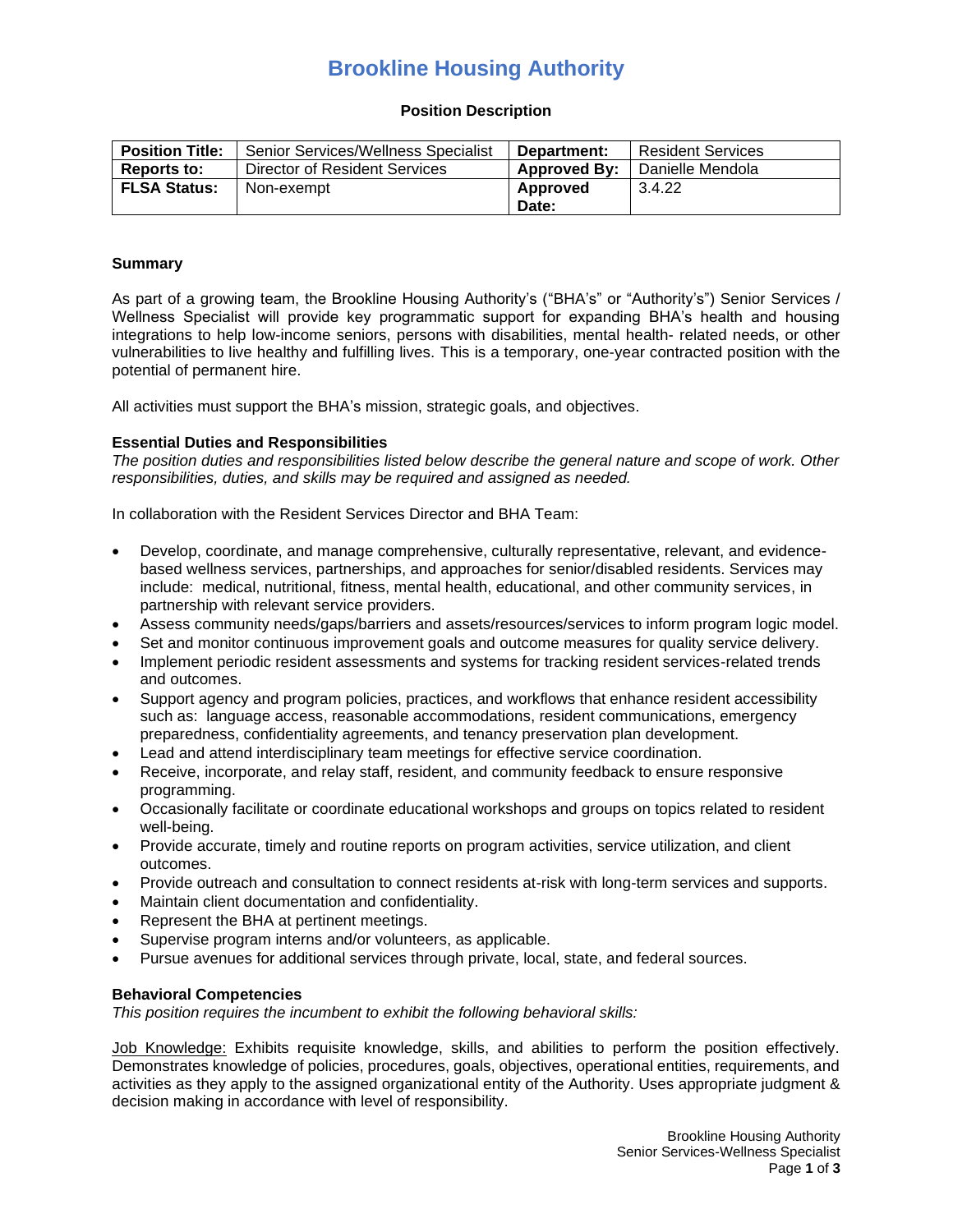## **Brookline Housing Authority**

## **Position Description**

Customer Service: Provides timely, courteous, and quality service to all internal or external customers by anticipating individual needs, following through on commitments and ensuring that our customers have been heard.

Communication: Employee is prepared, clear, concise, and organized in all facets of communication in order to fully establish understanding. Actively listens and understands the audience to adapt message appropriately. Communicates information with appropriate personnel in a timely manner.

Teamwork: Actively participates and collaborates across boundaries and works toward the achievement of common goals. Employee is adaptable and open to new ideas and/or approaches. Employee is aware of changes that impact internal and external customers and effectively communicates the impact when working as a team.

Responsiveness and Accountability: Demonstrates a high level of conscientiousness. Holds oneself personally responsible for one's own work and does fair share of work.

Safety Awareness: Employee is cognizant of his/her surroundings. Follows proper safety procedures and considers the safety of self and others. Identifies, communicates, and assists in the correction of any safety concerns where appropriate.

#### **Education and/or Experience**

- Master's degree in social work, public health, or related field. LICSW preferred, but not required.
- 5+ years of relevant, progressive clinical/case management and administrative experience; particularly in affordable or congregate housing settings for seniors.
- Relationship-driven and passionate about working with older adults and persons with disabilities.
- Strong interpersonal, written, and verbal communication skills and the ability to establish effective working relationships with people at all levels and diverse cultural backgrounds; including residents, colleagues, and community partners.
- Demonstrated understanding of evaluation methods and evidence-based interventions.
- Self-starter, flexible, resourceful, and responsive.
- Able to work on-site; vaccinated; and have access to personal transportation.
- Fluent in Russian and/or Mandarin highly desirable.
- Excellent employment references

#### **Technical Skills**

To perform this job successfully, the employee should have strong computer skills, be highly organized and proficient in Microsoft Office and electronic databases. Must also have the ability to learn other computer software programs as required by assigned tasks.

#### **Physical Demands**

The physical demands described here are representative of those that must be met by an employee to successfully perform the essential functions of this job. Reasonable accommodations may be made to enable individuals with disabilities to perform the essential functions.

To perform this job successfully, the employee is frequently required to remain in a stationary position. Daily movements include sitting; standing; operating computers and other office equipment; moving about the office; and attending onsite and offsite meetings. The employee must be able to communicate via email and verbally via telephone. The employee must occasionally transport up to 25 pounds.